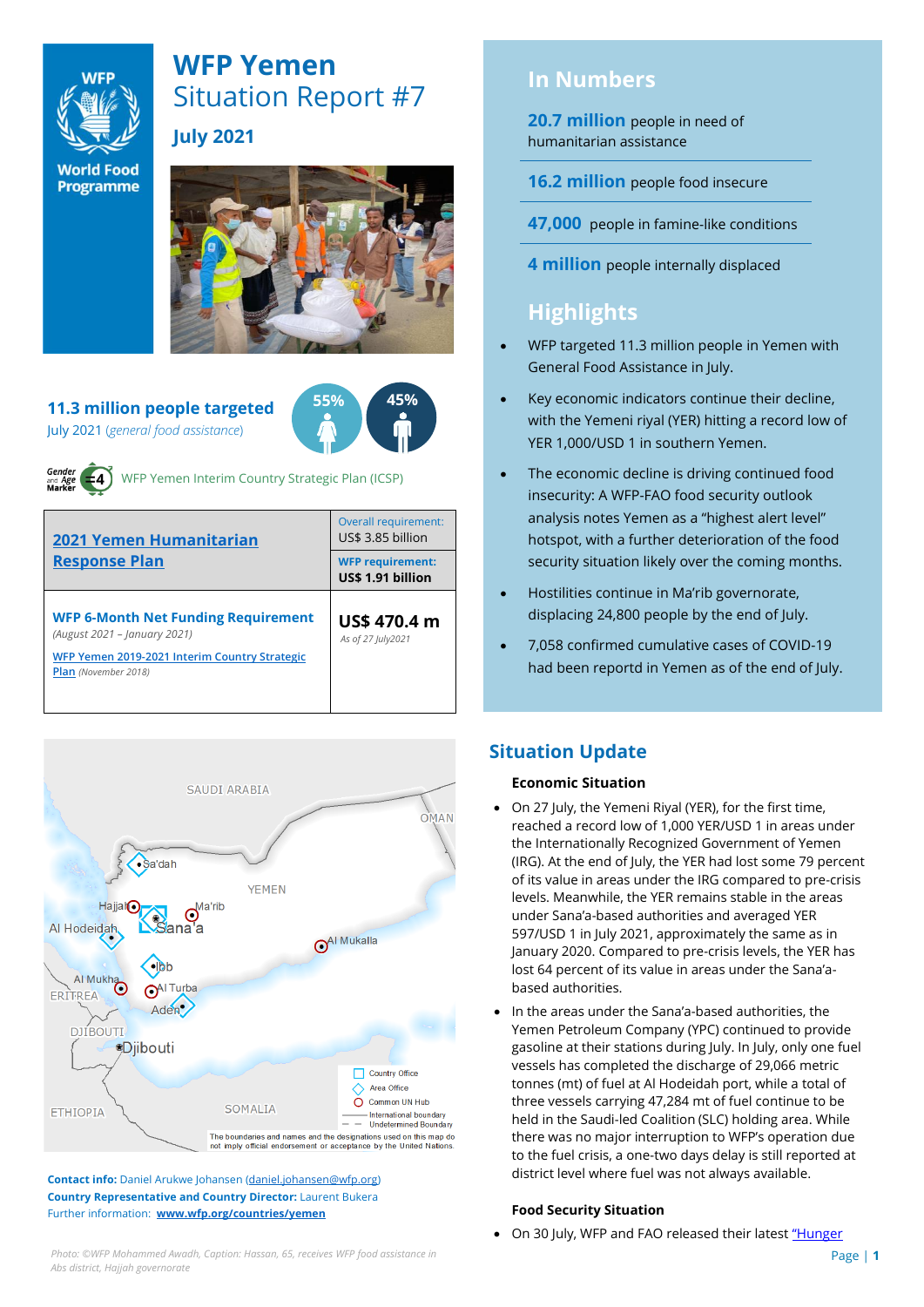[Hotspots" early warning analysis](https://www.wfp.org/publications/hunger-hotspots-fao-wfp-early-warnings-acute-food-insecurity-august-november-2021). The analysis notes Yemen as one of five "highest alert level" hotspots. WFP projects that from August to November 2021, the factors that drive food insecurity suggest a further deterioration is likely, as the economic decline will continue to affect people's purchasing power and access to food.

#### **Security Situation**

- The military escalation in Ma'rib governorate that started in February continued in July and had led to the displacement of more than 24,800 people by the end of July.
- As of July 2021, WFP is assisting approximately 516,500 people in Ma'rib governorate with food assistance, including 35,000 newly displaced people now enrolled in WFP's general food assistance-activity.

#### **Floods**

• Heavy rains over the coastal Tehama plains during July has triggered flash floods that have inundated vast swathes of land. Initial reports indicates that around 7,766 households have been affected by floods in a number of governorates. The full extent of the floods and their impact is not yet determined as the heavy rains continue and assessments are still ongoing. WFP stands ready to respond if needed.

#### **COVID-19**

• Yemen's COVID-19 vaccination campaign, which started on 20 April, is ongoing. As of the end of July, around 311,500 doses had been administered in the areas under the IRG. In the areas under the Sana'a-based authorities, the vaccination campaign that started in mid-June continued in July. The 10,000 vaccine doses available will only target healthcare workers at this stage. As of the end of July, over 600 WFP staff and their dependents have been vaccinated under the UN staff vaccination campaign.

## **WFP Response**

- Under the July cycle, WFP targeted 11.3 million people with food assistance. Of these, 7.8 million people were targeted with in-kind food assistance, over 2.3 million people with commodity vouchers and more than 1.2 million people with cash-based transfers.
- Targeting and biometric registration activities in Yemen continued throughout July. By the end of July, over 1.8 million beneficiaries in the IRG areas have been biometrically registered. In areas under the Sana'a-based authorities, following the start of biometric registration activities in Sana'a city in November 2020, WFP launched the provision of general food assistance through cash transfers. Around 118,600 people have had their biodata digitized into SCOPE, and nearly 52,000 people are biometrically registered and enrolled for cash assistance. The exercise was completed on 15 July, thereby concluding the first phase.

 $\frac{25}{2}$ 

## **Livelihood and Resilience Projects**

• In July, WFP reached over 88,600 beneficiaries with cash transfers for their participation in food assistance for assets (FFA). The participants worked in rehabilitating and constructing 211 assets during the month, including rural road rehabilitation, water harvesting schemes and

agricultural projects.

• A new food assistance for training (FFT) project started in July in Sana'a City governorate targeting 250 women and youth. A total of 250 participants have started a sixmonths training cycle. The trainings cover different topics including management trainings, food preservations and production, incense and perfumes production. The participants will be handed over start-up grants after completing the required trainings and assessments successfully.



### **School Feeding Programme**

• No distributions were conducted during July as schools are closed for the summer break. The academic year (2021-2022) is scheduled to begin in mid-August.

# **Nutrition Assistance**

• In July, WFP reached over 234,800 beneficiaries, 89,500 children aged 6 to 59 months and 145,300 pregnant and lactating women and girls (PLWG), with its Targeted Supplementary Feeding Programme (TSFP) to treat moderate acute malnutrition (MAM). For MAM prevention, WFP reached 640,900 children aged 6 to 23 months and 678,100 PLWG with its Blanket Supplementary Feeding Programme (BSFP).

# **Supply Chain**

- Under the July distribution cycle, WFP dispatched around 97,900 mt of mixed food commodities under the in-kind general food assistance activitiy, and around 6,000 mt of the monthly requirements were dispatched under the nutrition activity. Under the July cycle of commodity vouchers, around 29,300 mt of food commodities have been dispatched and delivered by WFP-contracted wholesalers.
- Shipping operations brought 121,000 mt of break bulk cereals and wheat flour into the country in July. Shipping also received 455 containers holding over 9,500 mt of mixed commodities.

## **Clusters and Common Services**



#### **Food Security and Agriculture Cluster (FSAC)**

• During July, FSAC revamped its monthly response products to include interactive maps that allow partners to get detailed district level information regarding gaps, needs and modalities of response. Additionally, FSAC convened a national cluster meeting where discussions were conducted on setting the Minimum Food Basket (MFB) cash/voucher values based on household size.

# **Logistics Cluster**

- In July, the Logistics Cluster has received around 2,450  $m<sup>3</sup>$ of cargo in common storage on behalf of three partners and transported by road over 2,400  $m<sup>3</sup>$  of cargo on behalf of two partners.
- Through its different activities, the Logistics Cluster supported 25 partners during July.